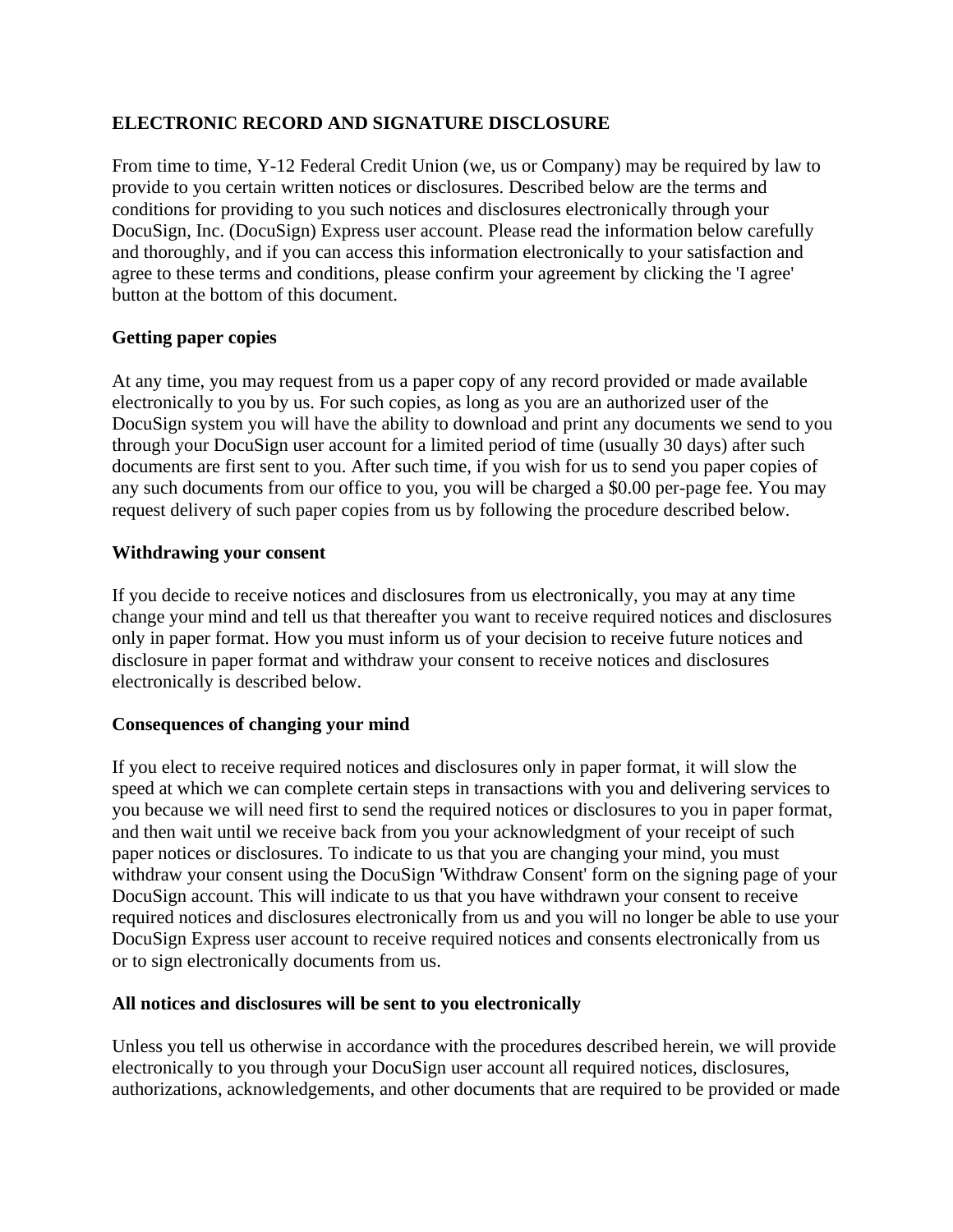available to you during the course of our relationship with you. To reduce the chance of you inadvertently not receiving any notice or disclosure, we prefer to provide all of the required notices and disclosures to you by the same method and to the same address that you have given us. Thus, you can receive all the disclosures and notices electronically or in paper format through the paper mail delivery system. If you do not agree with this process, please let us know as described below. Please also see the paragraph immediately above that describes the consequences of your electing not to receive delivery of the notices and disclosures electronically from us.

# **How to contact Y-12 Federal Credit Union**

You may contact us to let us know of your changes as to how we may contact you electronically, to request paper copies of certain information from us, and to withdraw your prior consent to receive notices and disclosures electronically as follows: To contact us by email send messages to: y12info@y12fcu.org

## **To advise Y-12 Federal Credit Union of your new e-mail address**

To let us know of a change in your e-mail address where we should send notices and disclosures electronically to you, you must send an email message to us at y12info@y12fcu.org and in the body of such request you must state: your previous e-mail address, your new e-mail address. We do not require any other information from you to change your email address.

In addition, you must notify DocuSign, Inc. to arrange for your new email address to be reflected in your DocuSign account by following the process for changing e-mail in DocuSign.

## **To request paper copies from Y-12 Federal Credit Union**

To request delivery from us of paper copies of the notices and disclosures previously provided by us to you electronically, you must send us an e-mail to y12info@y12fcu.org and in the body of such request you must state your e-mail address, full name, US Postal address, and telephone number. We will bill you for any fees at that time, if any.

#### **To withdraw your consent with Y-12 Federal Credit Union**

To inform us that you no longer want to receive future notices and disclosures in electronic format you may:

i. decline to sign a document from within your DocuSign account, and on the subsequent page, select the checkbox indicating you wish to withdraw your consent, or you may;

ii. send us an e-mail to y12info@y12fcu.org and in the body of such request you must state your e-mail, full name, IS Postal Address, telephone number, and account number. We do not need any other information from you to withdraw consent. The consequences of your withdrawing consent for online documents will be that transactions may take a longer time to process.